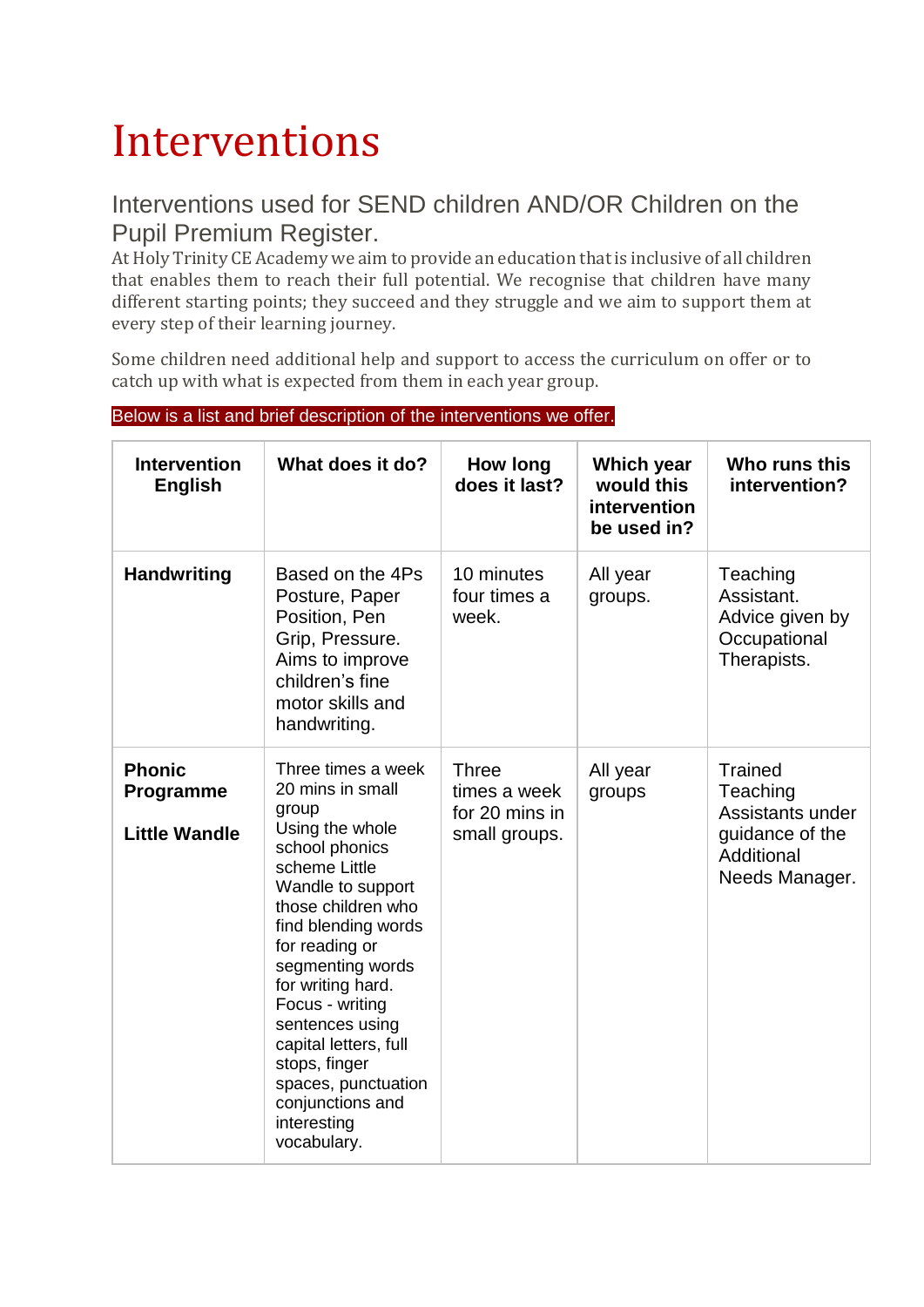| Reciprocal<br>Reading                                 | Group sessions<br>covering reading. A<br>programme<br>to develop<br>children's<br>comprehension<br>of a text and<br>conversation skills<br>in order to impact<br>positively on<br>reading<br>development. | 30 minutes<br>three times a<br>week.                                                      | Year 2,3,4,5<br>and 6        | <b>Trained</b><br>Teaching<br>Assistant           |
|-------------------------------------------------------|-----------------------------------------------------------------------------------------------------------------------------------------------------------------------------------------------------------|-------------------------------------------------------------------------------------------|------------------------------|---------------------------------------------------|
| <b>Individual</b><br><b>Reading</b><br><b>Support</b> | Individual reading<br>focus on decoding<br>and fluency<br>encouraging<br>reading stamina.                                                                                                                 | Four times a<br>week.                                                                     | All year<br>groups.          | Teaching<br>Assistant                             |
| <b>Reading Plus</b>                                   | Highly effective IT<br>programme focus<br>on reading speed<br>and answering<br>questions to show<br>understanding of<br>the text.                                                                         | 30 minutes<br>twice a week<br>and pupils<br>can access<br>programme<br>online at<br>home. | Year 5 and 6                 | Teaching<br>Assistant and<br><b>Class Teacher</b> |
| <b>Nessy</b><br><b>IDL</b>                            | <b>IT Dyslexia</b><br>programme with a<br>library of<br>resources to<br>match reading<br>and spelling<br>needs<br><b>Dyslexia</b><br>programme focus<br>on reading and<br>spelling words in<br>sentences. | As needed                                                                                 | Years 1 to 6<br>Years 3 to 6 | Teaching<br>Assistant and<br><b>Class Teacher</b> |
| <b>Precision</b><br><b>Spelling</b>                   | Precision spelling<br>grids. Focus on 5<br>words per week<br>from appropriate<br>spelling list for<br>year group.<br>Introduce new<br>words weekly                                                        | Five times a<br>week twice a<br>day                                                       | Years 3 to 6                 | Teaching<br>Assistant and<br><b>Class Teacher</b> |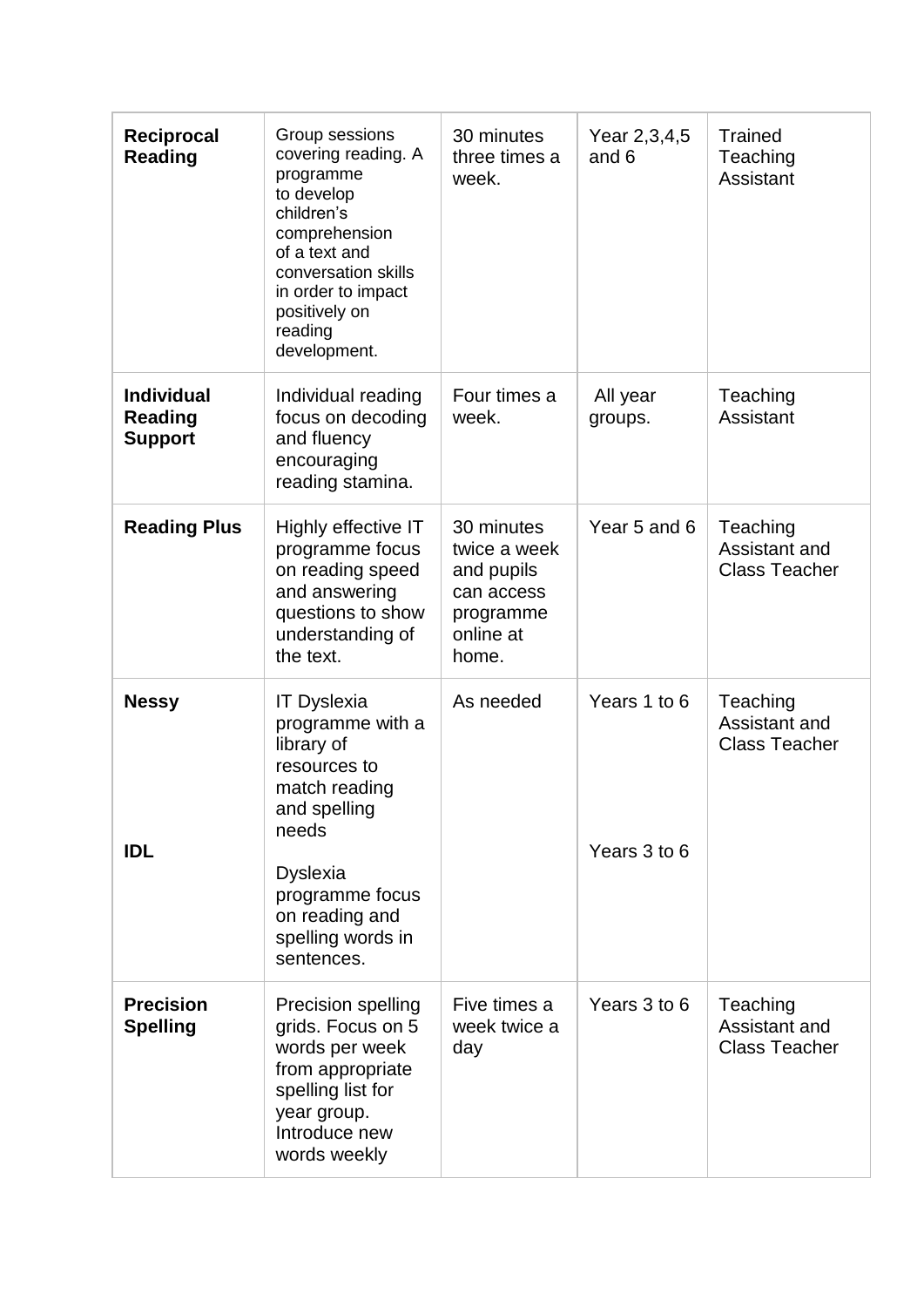|                                           | using spelling<br>strategies.                                                                                                                                                                                       |                                  |                                                         |                                                                                    |
|-------------------------------------------|---------------------------------------------------------------------------------------------------------------------------------------------------------------------------------------------------------------------|----------------------------------|---------------------------------------------------------|------------------------------------------------------------------------------------|
| <b>Intervention</b><br><b>Mathematics</b> | What does it do?                                                                                                                                                                                                    | <b>How long</b><br>does it last? | Which year<br>would this<br>intervention<br>be used in? | Who runs this<br>intervention?                                                     |
| First Class @<br>Number 1                 | <b>Highly effective</b><br>numeracy<br>intervention which<br>uses many<br>concrete<br>resources to<br>secure children's<br>understanding of<br>number and<br>calculation.                                           | Three times<br>a week            | Year $2/3$                                              | Teaching<br>Assistant under<br>the guidance of<br>the Additional<br>Needs Manager. |
| First Class @<br><b>Number 2</b>          | <b>Highly effective</b><br>numeracy<br>intervention. A<br>follow on from<br>FirstClass1 which<br>extends children's<br>understanding of<br>place value,<br>multiplication and<br>division.                          | Three times<br>a week            | Year 3 and 4                                            | Teaching<br>Assistant under<br>the guidance of<br>the Additional<br>Needs Manager. |
| <b>Success</b><br>@arithmetic             | <b>Highly effective</b><br>numeracy<br>intervention. A<br>follow on from<br>FirstClass2 which<br>extends children's<br>understanding of<br>place value,<br>addition,<br>subtraction,<br>multiplication.<br>division | Three times<br>a week            | Years 4, 5<br>and 6                                     | Teaching<br>Assistant under<br>the guidance of<br>the Additional<br>Needs Manager. |
| Numicon-<br><b>Big Ideas</b>              | Mathematic<br>intervention 48<br>step-by-step<br>sessions across 5<br>key areas: Place<br>Value, Adding and                                                                                                         | Three times<br>a week            | Years 4, 5<br>and 6                                     | Teaching<br>Assistant                                                              |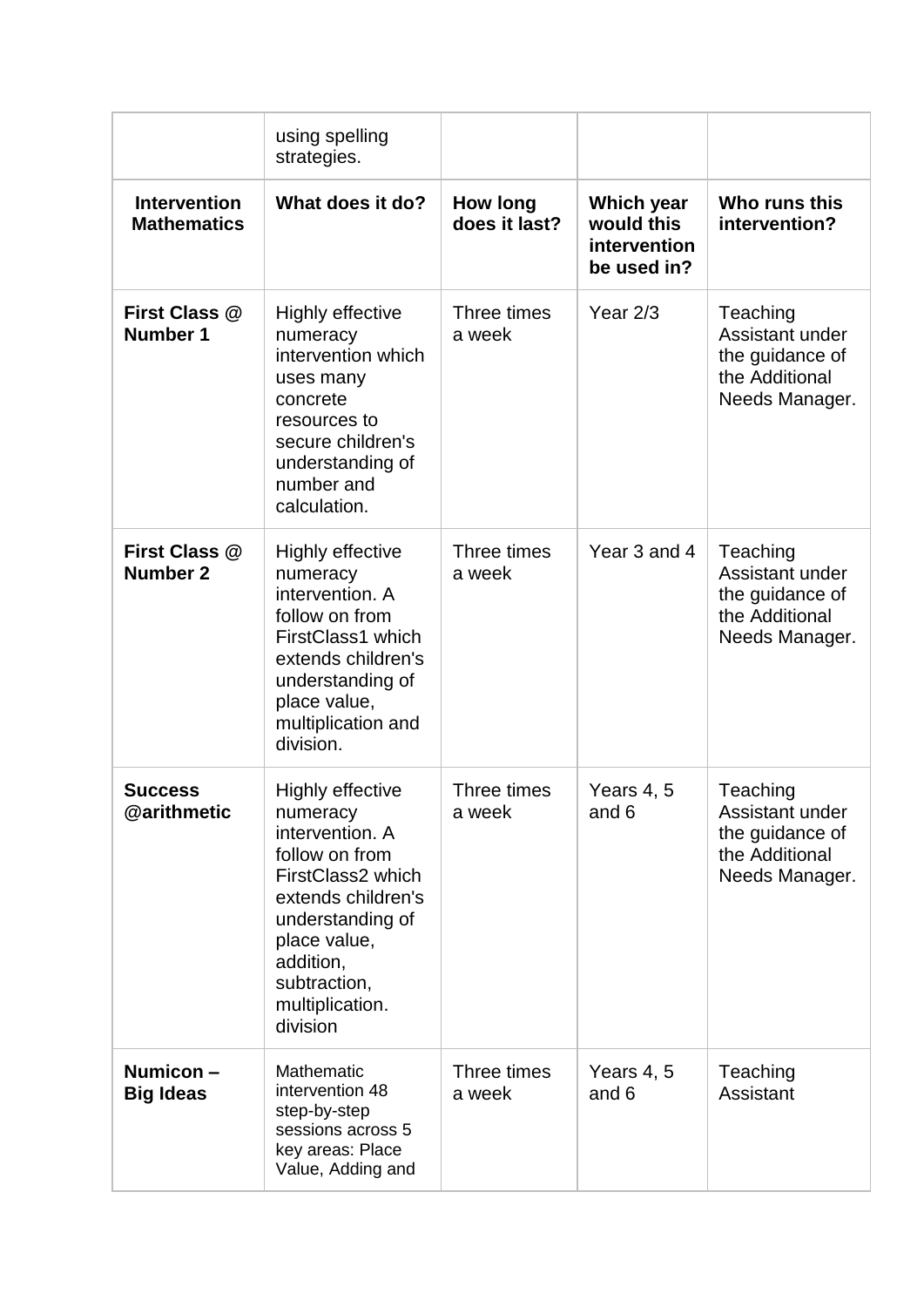|                                                      | Subtracting,<br>Multiplying and<br>Dividing, Fractions,<br>and Working with<br><b>Fractions, Decimals</b><br>and Percentages. |                                                                             |                                                            |                                                                                                                  |
|------------------------------------------------------|-------------------------------------------------------------------------------------------------------------------------------|-----------------------------------------------------------------------------|------------------------------------------------------------|------------------------------------------------------------------------------------------------------------------|
| <b>Intervention</b><br><b>Speech and</b><br>Language | What does it do?                                                                                                              | <b>How long</b><br>does it last?                                            | Which year<br>would this<br>intervention<br>be used in?    | Who runs this<br>intervention?                                                                                   |
| <b>Individual</b><br><b>Speech</b><br><b>Support</b> | Follows speech<br>plans from a<br>speech and<br>language therapist                                                            | Up to four<br>times a<br>week.                                              | All year<br>groups focus<br>in Nursery<br>and<br>Reception | Teaching<br>Assistant under<br>the guidance<br>and support of a<br>Speech and<br>Language<br>Therapist<br>(SALT) |
| <b>Speechlink</b>                                    | Speech<br>programme                                                                                                           | Up to four<br>times a week                                                  | Reception to<br>Y6                                         | Teaching<br>Assistant under<br>the guidance of<br>the Additional<br>Needs Manager                                |
| <b>Individual</b><br>Language<br><b>Support</b>      | Follow language<br>plans from a<br>Speech and<br>Language<br>Therapist                                                        | Up to four<br>times a week                                                  | All year<br>groups focus<br>Nursery and<br>Reception       | Teaching<br>Assistant under<br>the guidance<br>and support of a<br>Speech and<br>Language<br>Therapist<br>(SALT) |
| <b>BLAST</b>                                         | Language<br>Programme focus<br>auditory skills and<br>vocabulary                                                              | Up to four<br>times a week                                                  | Nursery                                                    | Teaching<br>Assistant under<br>the guidance of<br>the additional<br>Needs Manager                                |
| <b>NELLIE</b>                                        | A communication<br>programme<br>designed to<br>enable children to<br>develop their<br>language skills.                        | 2 days for<br>group<br>sessions and<br>2 days for<br>individual<br>sessions | Reception<br>and Year 1                                    | <b>Trained</b><br>Teaching<br>Assistant                                                                          |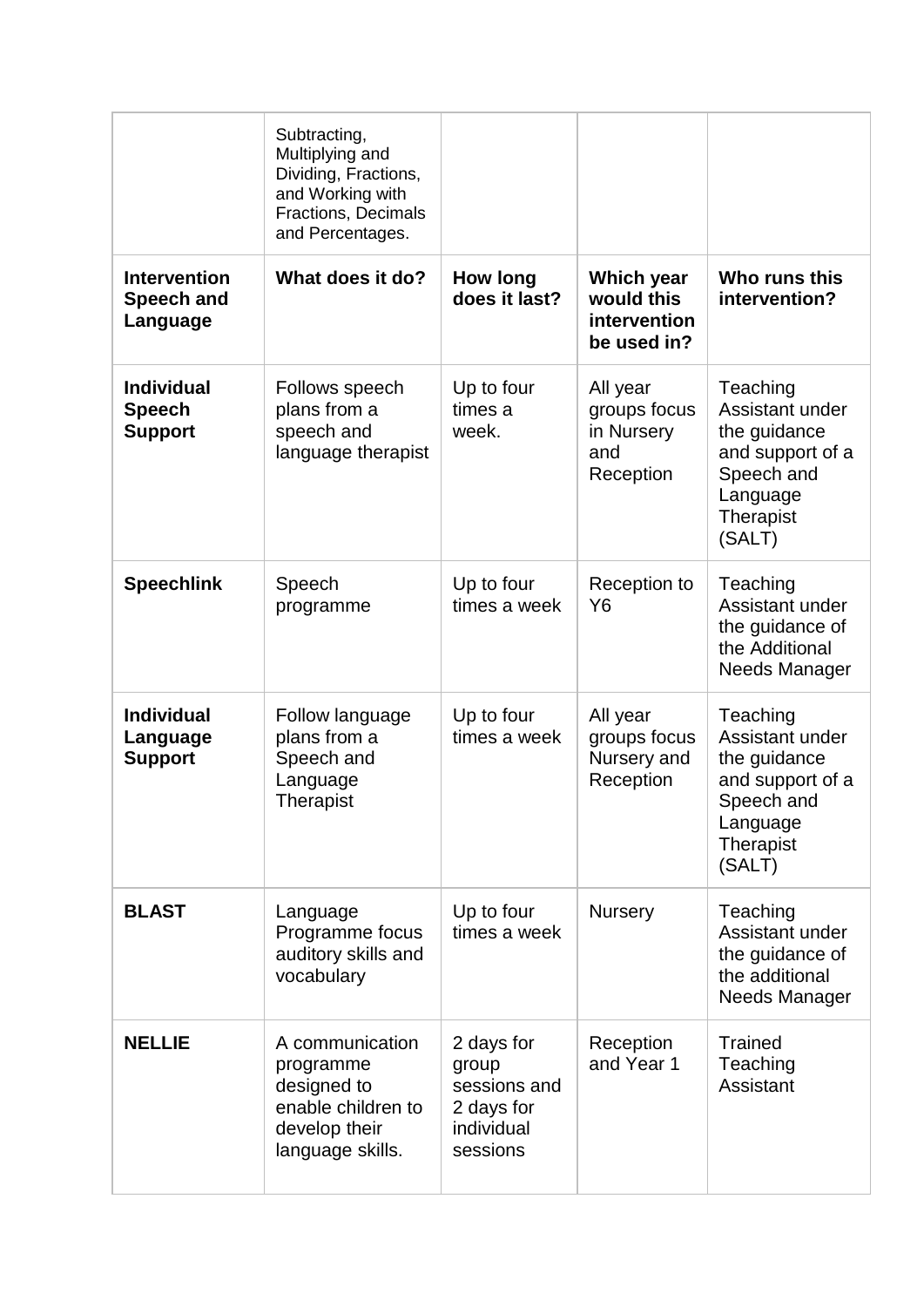| <b>Colourful</b><br><b>Semantics</b>                                                                                                                | Language<br>Programme focus<br>Who, Where,<br>What                                                                                                                    | Twice a week                                                                                              | Reception                                               | Teaching<br>Assistant and<br><b>Class Teacher</b>                                             |
|-----------------------------------------------------------------------------------------------------------------------------------------------------|-----------------------------------------------------------------------------------------------------------------------------------------------------------------------|-----------------------------------------------------------------------------------------------------------|---------------------------------------------------------|-----------------------------------------------------------------------------------------------|
| <b>Intervention</b><br>Social,<br><b>Emotional and</b><br><b>Mental Health</b>                                                                      | What does it do?                                                                                                                                                      | <b>How long</b><br>does it last?                                                                          | Which year<br>would this<br>intervention<br>be used in? | Who runs this<br>intervention?                                                                |
| Place2be                                                                                                                                            | Psychotherapeutic<br>Counselling                                                                                                                                      | Once a week<br>for 45 mins                                                                                | All year<br>groups                                      | Place2be under<br>the guidance of<br>the Headteacher                                          |
| Social,<br><b>Emotional and</b><br><b>Mental Health</b><br>groups.<br>Friendship<br>Group, Time to<br>talk, Friends for<br>life, Big worries<br>etc | Small group and<br>1:1 focused on the<br>needs of children<br>who need some<br>extra nurture or<br>support with<br>anxiety, low self-<br>esteem and<br>relationships. | Once a week<br>30 mins in<br>small group<br>and $1:1$                                                     | All year<br>groups                                      | Child Wellbeing<br>Officer under the<br>guidance of the<br>Senco/Additional<br>Needs Manager. |
| <b>Intervention</b><br><b>Physical</b><br><b>Development</b>                                                                                        | What does it do?                                                                                                                                                      | <b>How long</b><br>does it last?                                                                          | Which year<br>would this<br>intervention<br>be used in? | Who runs this<br>intervention?                                                                |
| <b>Occupational</b><br>or<br><b>Physiotherapy</b><br>support                                                                                        | <b>Follows</b><br>Occupational<br>therapy plans and<br>Physio plans from<br>an Occupational<br>Therapist<br>or Physiotherapist                                        | As and when<br>needed<br>normally<br>around<br>seating, hand<br>control or<br>support with<br>PE/swimming | All year<br>groups                                      | Teaching<br>Assistant under<br>the guidance of<br>the Additional<br>Needs Manager             |
| <b>Dr Madeline</b><br><b>Portwood</b><br><b>Physical</b><br><b>Development</b><br>Programme                                                         | Small groups<br>focused on<br>developing the<br>gross motor skills                                                                                                    | Four Times a<br>week                                                                                      | Nursery and<br>Reception                                | Teaching<br>Assistant under<br>the guidance of<br>the Additional<br>Needs Manager             |
| <b>Motor</b><br><b>Development</b><br><b>Skills</b>                                                                                                 | Large group<br>focused on the<br>children's<br>development                                                                                                            | Three times<br>a week                                                                                     | Year 1 to<br>Year <sub>6</sub>                          | PE Coach under<br>the guidance of<br>the Additional<br>Needs Manager                          |